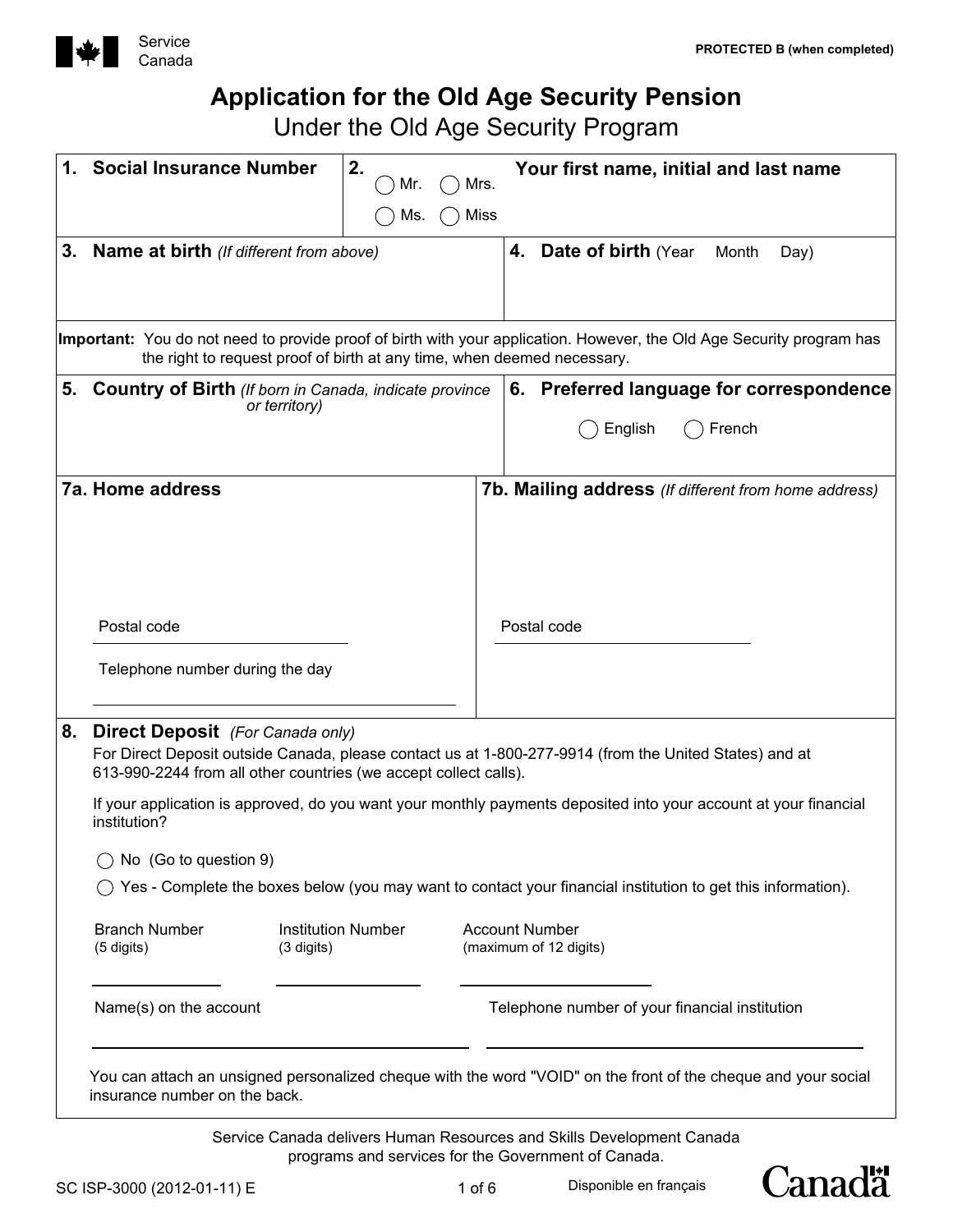| <b>Application for the Old Age Security Pension</b><br>Under the Old Age Security Program                                       |                                                                                               | Social Insurance Number                   |  |  |  |  |  |
|---------------------------------------------------------------------------------------------------------------------------------|-----------------------------------------------------------------------------------------------|-------------------------------------------|--|--|--|--|--|
| <b>Current marital status</b><br>9.                                                                                             |                                                                                               |                                           |  |  |  |  |  |
| (This information may help us determine your eligibility to other benefits.)                                                    |                                                                                               |                                           |  |  |  |  |  |
| Single<br>Married<br>Common-law                                                                                                 | Separated<br>Divorced                                                                         | Surviving spouse or<br>common-law partner |  |  |  |  |  |
| If your marital status is married or common-law, please provide the following information:                                      |                                                                                               |                                           |  |  |  |  |  |
|                                                                                                                                 | First name, initial and last name of your spouse or common-law partner<br>Date of birth (Year |                                           |  |  |  |  |  |
| Social Insurance Number                                                                                                         |                                                                                               |                                           |  |  |  |  |  |
| 10. When do you want your pension to start?                                                                                     | (See information sheet under "When to apply".)                                                |                                           |  |  |  |  |  |
| As soon as I qualify OR (Indicate a date)                                                                                       |                                                                                               |                                           |  |  |  |  |  |
| Note: If you indicate a date, no payment will be made for any period before that date, even if you qualify before.              | Year<br>Month                                                                                 |                                           |  |  |  |  |  |
|                                                                                                                                 |                                                                                               |                                           |  |  |  |  |  |
| 11. Guaranteed Income Supplement<br>(See the Information Sheet under "Guaranteed Income Supplement" for important information.) |                                                                                               |                                           |  |  |  |  |  |
| If your Old Age Security pension is approved, do you want to apply for the Guaranteed Income Supplement?                        |                                                                                               |                                           |  |  |  |  |  |
| No<br>Yes                                                                                                                       |                                                                                               |                                           |  |  |  |  |  |
| 12. Canadian Legal Status (You must complete either 12a, 12b or 12c)                                                            |                                                                                               |                                           |  |  |  |  |  |
| 12a. I am a Canadian citizen and have lived continuously in Canada since birth.                                                 |                                                                                               |                                           |  |  |  |  |  |
| <b>Proceed to question 17</b><br>Yes                                                                                            |                                                                                               |                                           |  |  |  |  |  |
| 12b. I am living in Canada now and I am a:                                                                                      |                                                                                               |                                           |  |  |  |  |  |
| Canadian Citizen                                                                                                                | <b>Temporary Resident Permit Holder</b><br>(formerly known as Minister's Permit)              |                                           |  |  |  |  |  |
| Permanent Resident (formerly<br>known as Landed Immigrant)                                                                      | Other (please specify)                                                                        |                                           |  |  |  |  |  |
| Note: You must provide proof of your legal status in Canada.<br>(See the information sheet under "Documents Required".)         |                                                                                               |                                           |  |  |  |  |  |
| 12c. I am currently living permanently outside of Canada, and immediately before I left Canada I was a:                         |                                                                                               |                                           |  |  |  |  |  |
| Canadian Citizen                                                                                                                | <b>Temporary Resident Permit Holder</b><br>(formerly known as Minister's Permit)              |                                           |  |  |  |  |  |
| Permanent Resident (formerly<br>known as Landed Immigrant)                                                                      | Other (please specify)                                                                        |                                           |  |  |  |  |  |
| Note: You must provide proof of your legal status in Canada.<br>(See the information sheet under "Documents Required".)         |                                                                                               |                                           |  |  |  |  |  |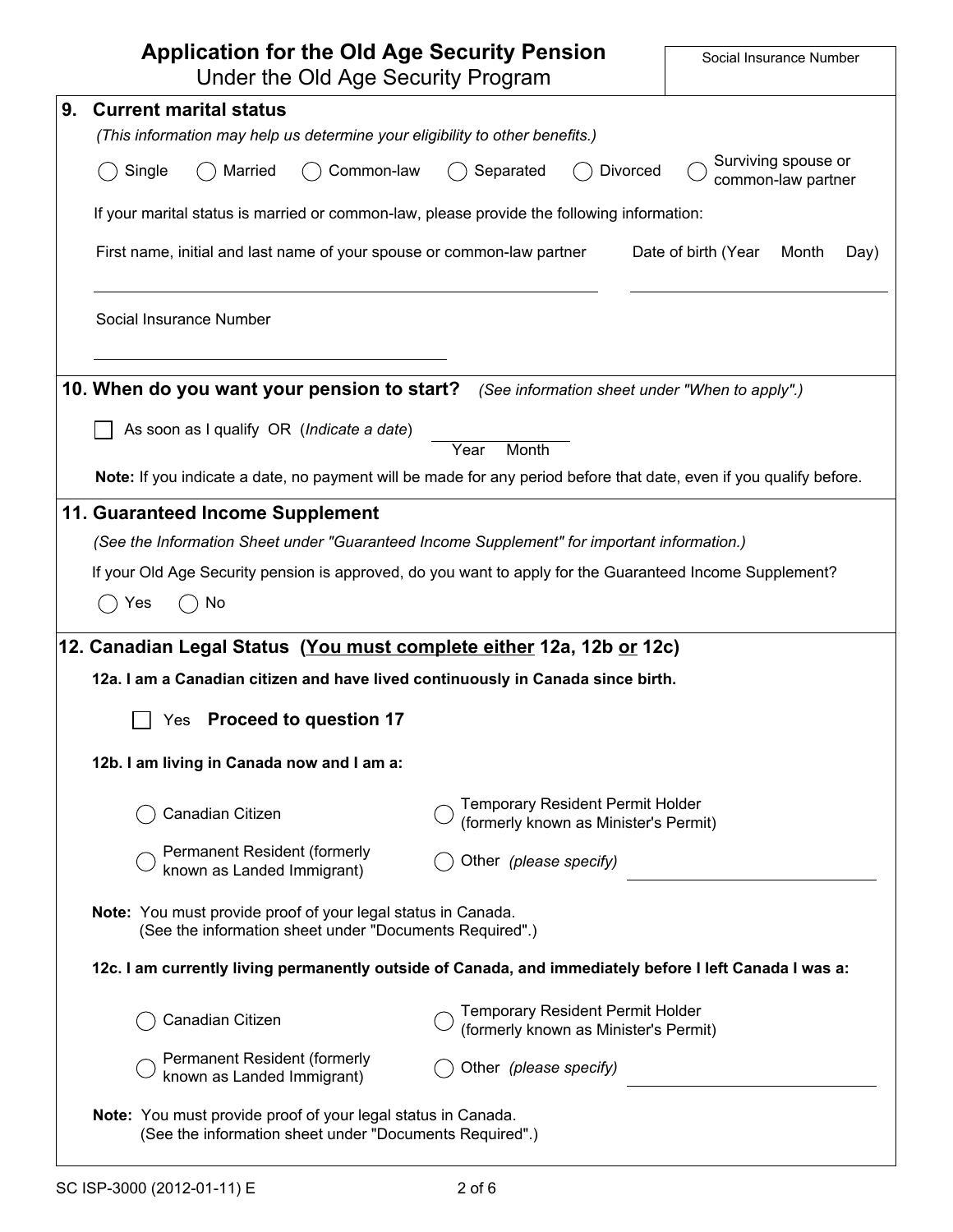# **Application for the Old Age Security Pension**

Under the Old Age Security Program

|    | (Year               | The date you first entered Canada<br>Month                                                                                                                                                                                                                      | Day) |      |      |                                                             |     |                              |  |  | The city where you first entered Canada |  |               |    |    |
|----|---------------------|-----------------------------------------------------------------------------------------------------------------------------------------------------------------------------------------------------------------------------------------------------------------|------|------|------|-------------------------------------------------------------|-----|------------------------------|--|--|-----------------------------------------|--|---------------|----|----|
|    |                     | 14. Residence history                                                                                                                                                                                                                                           |      |      |      |                                                             |     |                              |  |  |                                         |  |               |    |    |
|    |                     | List below all of the places you have lived from age 18 to present both inside and outside of Canada.<br>Do not include periods when you were outside Canada for less than six months at a time.                                                                |      |      |      |                                                             |     |                              |  |  |                                         |  |               |    |    |
|    |                     | (Note: You must provide proof of your residence history. See the information sheet under "Documents Required".<br>If you need more space, use a separate sheet of paper.)                                                                                       |      |      |      |                                                             |     |                              |  |  |                                         |  |               |    |    |
|    | Period from         |                                                                                                                                                                                                                                                                 |      |      | To   |                                                             |     | Country                      |  |  |                                         |  |               |    |    |
| a) |                     |                                                                                                                                                                                                                                                                 |      |      |      |                                                             |     |                              |  |  |                                         |  |               |    |    |
|    | Year                | Month                                                                                                                                                                                                                                                           | Day  |      | Year | Month                                                       | Day |                              |  |  |                                         |  |               |    |    |
| b) |                     |                                                                                                                                                                                                                                                                 |      |      |      |                                                             |     |                              |  |  |                                         |  |               |    |    |
|    | Year                | Month                                                                                                                                                                                                                                                           | Day  |      | Year | Month                                                       | Day |                              |  |  |                                         |  |               |    |    |
| c) |                     |                                                                                                                                                                                                                                                                 |      |      |      |                                                             |     |                              |  |  |                                         |  |               |    |    |
|    | Year                | Month                                                                                                                                                                                                                                                           | Day  |      | Year | Month                                                       | Day |                              |  |  |                                         |  |               |    |    |
| d) |                     |                                                                                                                                                                                                                                                                 |      |      |      |                                                             |     |                              |  |  |                                         |  |               |    |    |
|    |                     |                                                                                                                                                                                                                                                                 |      |      |      |                                                             |     |                              |  |  |                                         |  |               |    |    |
|    | Year                | Month                                                                                                                                                                                                                                                           | Day  |      | Year | Month                                                       | Day |                              |  |  |                                         |  |               |    |    |
|    |                     | 15. Benefits from other countries (See the information sheet under "Social Security Agreements".)<br>If you have lived or worked in a country other than Canada, you could qualify for benefits from that country. Please<br>provide the following information: |      |      |      | <b>PERIOD LIVED</b>                                         |     |                              |  |  |                                         |  | PERIOD WORKED |    |    |
|    |                     |                                                                                                                                                                                                                                                                 |      |      | From |                                                             |     | To                           |  |  | From                                    |  |               | To |    |
| a) |                     | Country                                                                                                                                                                                                                                                         |      |      |      |                                                             |     |                              |  |  |                                         |  |               |    |    |
|    |                     |                                                                                                                                                                                                                                                                 |      |      |      | Year Month Day Year Month Day Year Month Day Year Month Day |     |                              |  |  |                                         |  |               |    |    |
|    | Insurance<br>Number |                                                                                                                                                                                                                                                                 |      |      |      |                                                             |     | a benefit from that country? |  |  | Have you applied for or received        |  | Yes           |    |    |
|    |                     |                                                                                                                                                                                                                                                                 |      |      |      | PERIOD LIVED                                                |     |                              |  |  |                                         |  | PERIOD WORKED |    |    |
|    |                     |                                                                                                                                                                                                                                                                 |      |      | From |                                                             |     | To                           |  |  | From                                    |  |               | To |    |
| b) |                     | Country                                                                                                                                                                                                                                                         |      |      |      |                                                             |     |                              |  |  |                                         |  |               |    |    |
|    |                     |                                                                                                                                                                                                                                                                 |      | Year |      | Month Day Year Month Day Year Month Day Year Month Day      |     |                              |  |  |                                         |  |               |    | No |
|    | Insurance<br>Number |                                                                                                                                                                                                                                                                 |      |      |      |                                                             |     | a benefit from that country? |  |  | Have you applied for or received        |  | Yes           |    | No |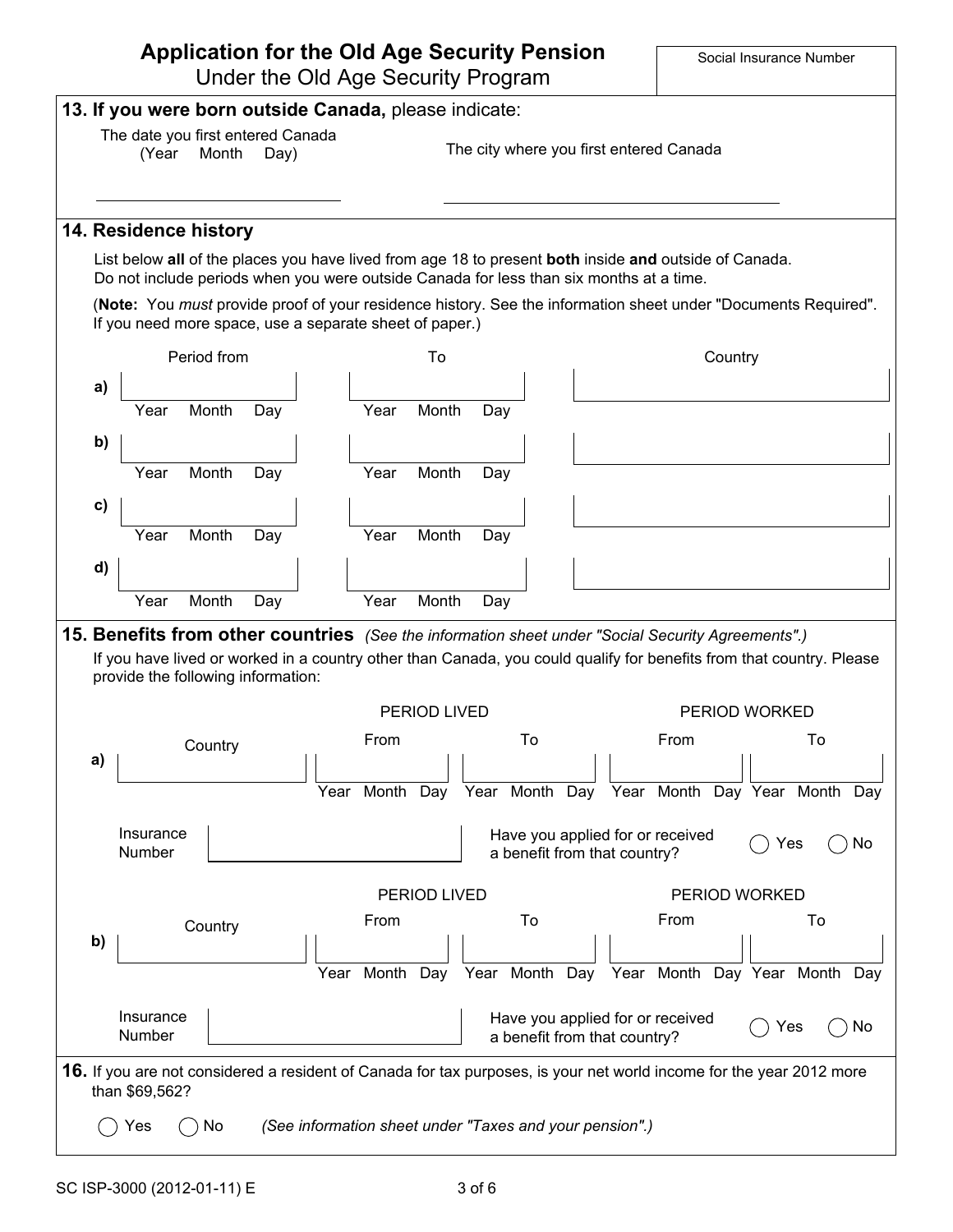| <b>Application for the Old Age Security Pension</b><br>Under the Old Age Security Program                                                                                                                                                                                                                                                                                                                                                                                                                                                                                                                                                                     |                 | Social Insurance Number |
|---------------------------------------------------------------------------------------------------------------------------------------------------------------------------------------------------------------------------------------------------------------------------------------------------------------------------------------------------------------------------------------------------------------------------------------------------------------------------------------------------------------------------------------------------------------------------------------------------------------------------------------------------------------|-----------------|-------------------------|
| 17. Give the following information about one person, not related to you by blood or marriage, with whom we can confirm<br>your residence in Canada. Please note that if for any reason we lose contact with you, we could contact that person<br>to get in touch with you.                                                                                                                                                                                                                                                                                                                                                                                    |                 |                         |
| First name, initial and last name                                                                                                                                                                                                                                                                                                                                                                                                                                                                                                                                                                                                                             | Mailing address |                         |
| Mr.<br><b>Miss</b><br>Mrs.<br>Ms.                                                                                                                                                                                                                                                                                                                                                                                                                                                                                                                                                                                                                             |                 |                         |
|                                                                                                                                                                                                                                                                                                                                                                                                                                                                                                                                                                                                                                                               |                 |                         |
| Telephone number during the day                                                                                                                                                                                                                                                                                                                                                                                                                                                                                                                                                                                                                               | Postal code     |                         |
| 18. Declaration and Signature                                                                                                                                                                                                                                                                                                                                                                                                                                                                                                                                                                                                                                 |                 |                         |
| I declare that the information on this application is true and complete.                                                                                                                                                                                                                                                                                                                                                                                                                                                                                                                                                                                      |                 |                         |
| The information you provide is collected under the authority of the Old Age Security Act (OAS Act) to determine<br>your eligibility for benefits. The Social Insurance Number (SIN) is collected under the authority of section 15 of the<br>OAS Regulations, and in accordance with Treasury Board Secretariat Directive on the SIN as an authorized user<br>of the SIN. The SIN will be used to ensure an individual's exact identification and for income verification purposes<br>with the Canada Revenue Agency to deliver better service to you, and minimize government duplication.                                                                   |                 |                         |
| Submitting this application is voluntary. However, if you refuse to provide your personal information, the<br>Department of Human Resources and Skills Development Canada (HRSDC) will be unable to process your<br>application.                                                                                                                                                                                                                                                                                                                                                                                                                              |                 |                         |
| The information you provide may be used and/or disclosed for policy analysis, research, and/or evaluation<br>purposes. In order to conduct these activities, various sources of information under the custody and control of<br>HRSDC may be linked. However, these additional uses and/or disclosures of your personal information will never<br>result in an administrative decision being made about you (such as a decision on your entitlement to a benefit).                                                                                                                                                                                            |                 |                         |
| The information you provide may be shared within HRSDC, with any federal institution, provincial authority or<br>public body created under provincial law with which the Minister of HRSDC may have entered into an agreement,<br>and/or with non-governmental third parties, for the purpose of administering the OAS program, other acts of<br>Parliament and federal or provincial law as well as for policy analysis, research and/or evaluation purposes. The<br>information may be shared with the government of other countries for the making of reciprocal agreements relating<br>to the administration or operation of that law and of the OAS Act. |                 |                         |
| Your personal information is administered in accordance with the OAS Act and the Privacy Act. You have the right<br>of access to, and to the protection of, your personal information. It will be kept in Personal Information Bank<br>HRSDC PPU 116. Instructions for obtaining this information are outlined in the government publication entitled Info<br>Source, which is available at the following Web site address: infosource.gc.ca. Info Source may also be accessed<br>online at any Service Canada Centre.                                                                                                                                        |                 |                         |
| NOTE: If you make a false or misleading statement, you may be subject to an administrative monetary penalty and<br>interest if any, under Old Age Security Act, or may be charged with an offence. Any benefits you received or<br>obtained to which there was no entitlement would have to be repaid.                                                                                                                                                                                                                                                                                                                                                        |                 |                         |
| Applicant's signature                                                                                                                                                                                                                                                                                                                                                                                                                                                                                                                                                                                                                                         | Date            |                         |
|                                                                                                                                                                                                                                                                                                                                                                                                                                                                                                                                                                                                                                                               | Month<br>Year   | Day                     |
|                                                                                                                                                                                                                                                                                                                                                                                                                                                                                                                                                                                                                                                               |                 |                         |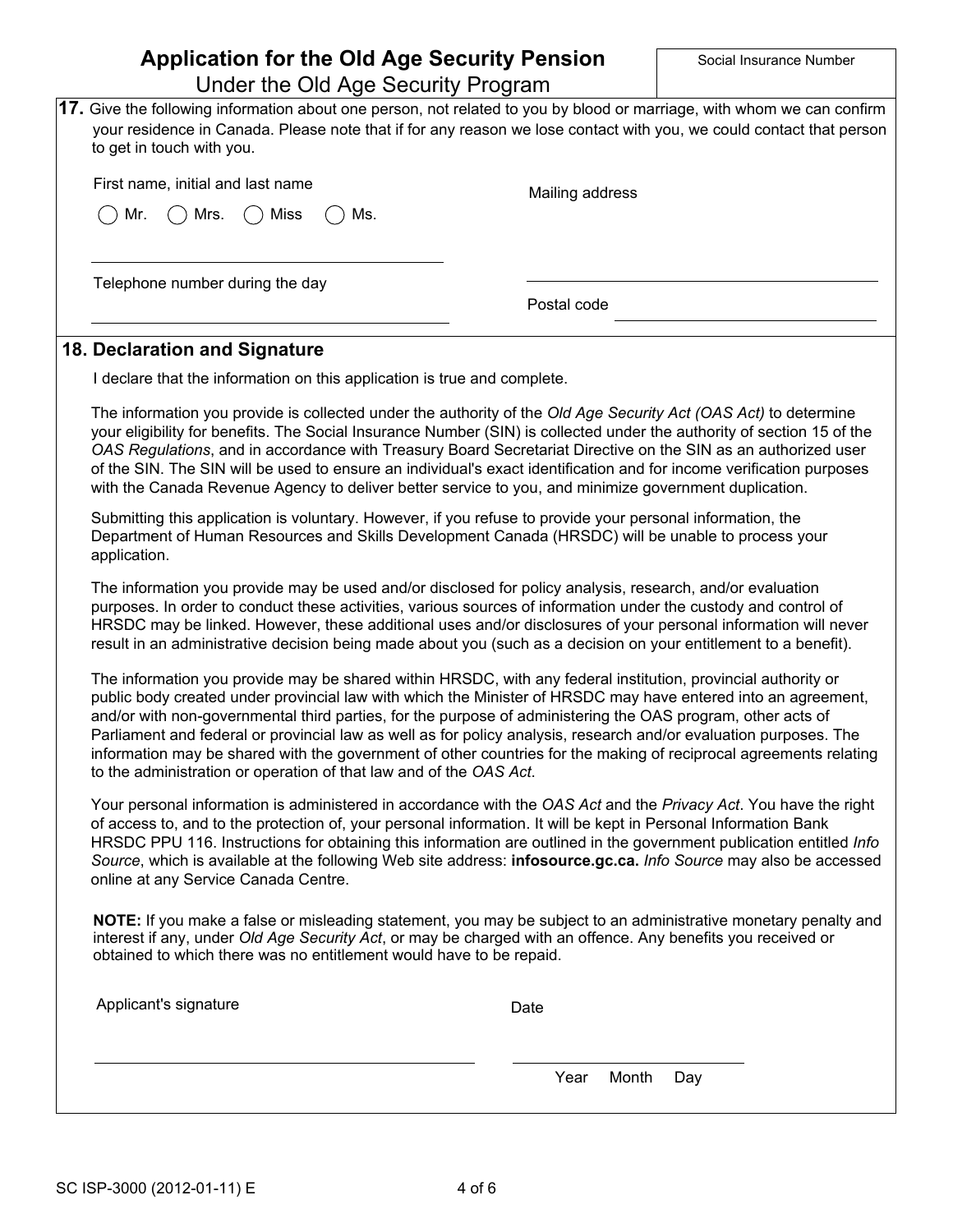|                          | <b>Application for the Old Age Security Pension</b><br>Under the Old Age Security Program                                                                               |                            |       |                               |       | Social Insurance Number                                                                                                                                                                                                                        |
|--------------------------|-------------------------------------------------------------------------------------------------------------------------------------------------------------------------|----------------------------|-------|-------------------------------|-------|------------------------------------------------------------------------------------------------------------------------------------------------------------------------------------------------------------------------------------------------|
|                          | 18. Declaration and Signature (cont'd)                                                                                                                                  |                            |       |                               |       |                                                                                                                                                                                                                                                |
|                          |                                                                                                                                                                         |                            |       |                               |       |                                                                                                                                                                                                                                                |
|                          | Signature with a mark or by someone other than the applicant<br>If you (the applicant) signed with a mark (e.g. X), the mark must be made in the presence of a witness. |                            |       |                               |       |                                                                                                                                                                                                                                                |
|                          | the person who signed the application on behalf of the applicant must provide the following information:                                                                |                            |       |                               |       | If the application was signed by someone who has the authority to act on behalf of the applicant, that person must<br>provide proof of authorization (contact us to find out what documents are required). In either situation, the witness or |
| Name                     |                                                                                                                                                                         |                            |       | Relationship to the applicant |       |                                                                                                                                                                                                                                                |
| Address                  |                                                                                                                                                                         |                            |       |                               |       | Telephone number during the day                                                                                                                                                                                                                |
|                          |                                                                                                                                                                         |                            |       |                               |       |                                                                                                                                                                                                                                                |
| Postal code              |                                                                                                                                                                         |                            |       |                               |       |                                                                                                                                                                                                                                                |
|                          | If the applicant signed with a mark, the witness must also sign the following declaration:                                                                              |                            |       |                               |       |                                                                                                                                                                                                                                                |
| her mark in my presence. |                                                                                                                                                                         |                            |       |                               |       | I have read the content of this application to the applicant who appeared to fully understand and who made his or                                                                                                                              |
| Witness's signature      |                                                                                                                                                                         |                            | Date  |                               |       |                                                                                                                                                                                                                                                |
|                          |                                                                                                                                                                         |                            |       | Year                          | Month | Day                                                                                                                                                                                                                                            |
|                          |                                                                                                                                                                         | <b>FOR OFFICE USE ONLY</b> |       |                               |       |                                                                                                                                                                                                                                                |
|                          | <b>Effective Date:</b>                                                                                                                                                  |                            |       |                               |       | Date Stamp                                                                                                                                                                                                                                     |
|                          |                                                                                                                                                                         | Year                       | Month |                               |       |                                                                                                                                                                                                                                                |
| Approve                  | Aggregate:                                                                                                                                                              |                            |       |                               |       |                                                                                                                                                                                                                                                |
| Deny                     |                                                                                                                                                                         |                            |       |                               |       |                                                                                                                                                                                                                                                |
|                          | Signature                                                                                                                                                               |                            |       | Year Month                    | Day   |                                                                                                                                                                                                                                                |

SC ISP-3000 (2012-01-11) E 5 of 6